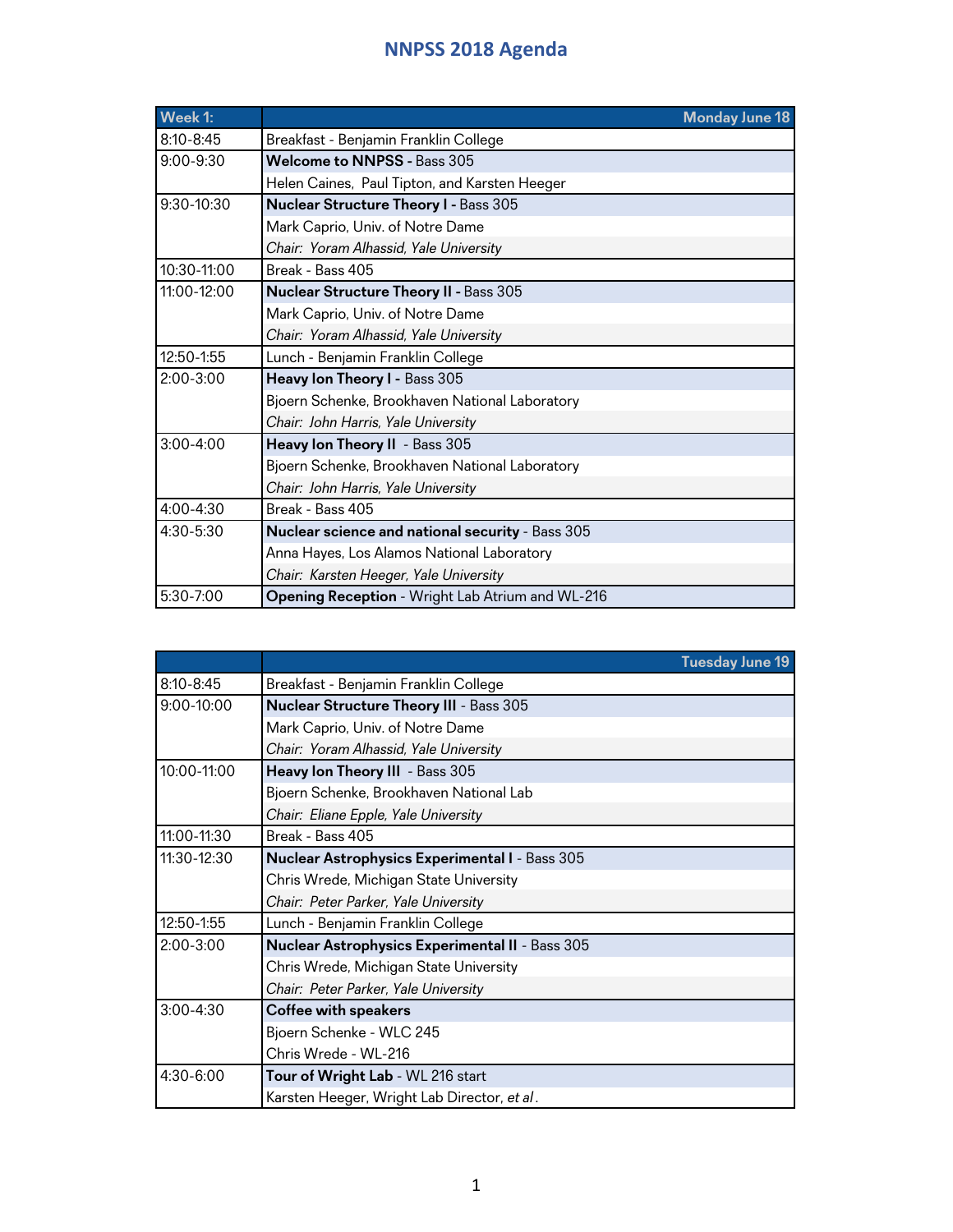|               | <b>Wednesday June 20</b>                                      |
|---------------|---------------------------------------------------------------|
| $8:10 - 8:45$ | Breakfast - Benjamin Franklin College                         |
| $9:00-10:00$  | Nuclear Astrophysics Experimental III - Bass 305              |
|               | Chris Wrede, Michigan State University                        |
|               | Chair: Peter Parker, Yale University                          |
| 10:00-11:00   | Neutrons & Fundamental Symmetries Experimental I - Bass 305   |
|               | Chen-Yu Liu, Indiana Univ.                                    |
|               | Chair: Steve Lamoreaux, Yale University                       |
| 11:00-11:30   | Break - Bass 405                                              |
| $11:30-12:30$ | Neutrons & Fundamental Symmetries Experimental II - Bass 305  |
|               | Chen-Yu Liu, Indiana Univ.                                    |
|               | Chair: Steve Lamoreaux, Yale University                       |
| 12:50-1:55    | Lunch - Benjamin Franklin College                             |
| $2:00 - 3:00$ | Neutrons & Fundamental Symmetries Experimental III - Bass 305 |
|               | Chen-Yu Liu, Indiana Univ.                                    |
|               | Chair: Steve Lamoreaux, Yale University                       |
| $3:00 - 4:00$ | <b>Nuclear data - Bass 305</b>                                |
|               | Elizabeth McCutchan, Brookhaven National Lab                  |
|               | Chair: Rick Casten, Yale / MSU-FRIB                           |
| 4:00-5;30     | <b>Coffee with speakers</b>                                   |
|               | Mark Caprio - WLC-245                                         |
|               | Chen-Yu Liu, - WL-216                                         |
|               | Flizabeth McCutchan - WI W lunch room                         |
| 5:30-6:30     | Pitch your research round 1 - WL-216                          |

|                |                                                                   | <b>Thursday June 21</b> |
|----------------|-------------------------------------------------------------------|-------------------------|
| $8:10 - 8:45$  | Breakfast - Benjamin Franklin College                             |                         |
| $9:00 - 10:00$ | Neutrons & Fundamental Symmetries Theory - Bass 305               |                         |
|                | Susan Gardner, Univ. of Kentucky                                  |                         |
|                | Chair: Yoram Alhassid, Yale University                            |                         |
| 10:00-11:00    | <b>Neutrons &amp; Fundamental Symmetries Theory II - Bass 305</b> |                         |
|                | Susan Gardner, Univ. of Kentucky                                  |                         |
|                | Chair: Yoram Alhassid, Yale University                            |                         |
| 11:00-11:30    | Break - Bass 405                                                  |                         |
| 11:30-12:30    | <b>Nuclear Structure Experimental I - Bass 305</b>                |                         |
|                | Alexandra Gade, Michigan State University                         |                         |
|                | Chair: Rick Casten, Yale University                               |                         |
| 12:50-1:55     | Lunch - Benjamin Franklin College                                 |                         |
| $2:00 - 3:00$  | <b>Nuclear Structure Experimental II - Bass 305</b>               |                         |
|                | Alexandra Gade, Michigan State University                         |                         |
|                | Chair: Rick Casten, Yale University                               |                         |
| $3:00 - 4:30$  | <b>Coffee with speakers</b>                                       |                         |
|                | Susan Gardner - WLC-245                                           |                         |
|                | Alexandra Gade - WL-216                                           |                         |
| 4:30-5:30      | Pitch your research round 2 - WL-216                              |                         |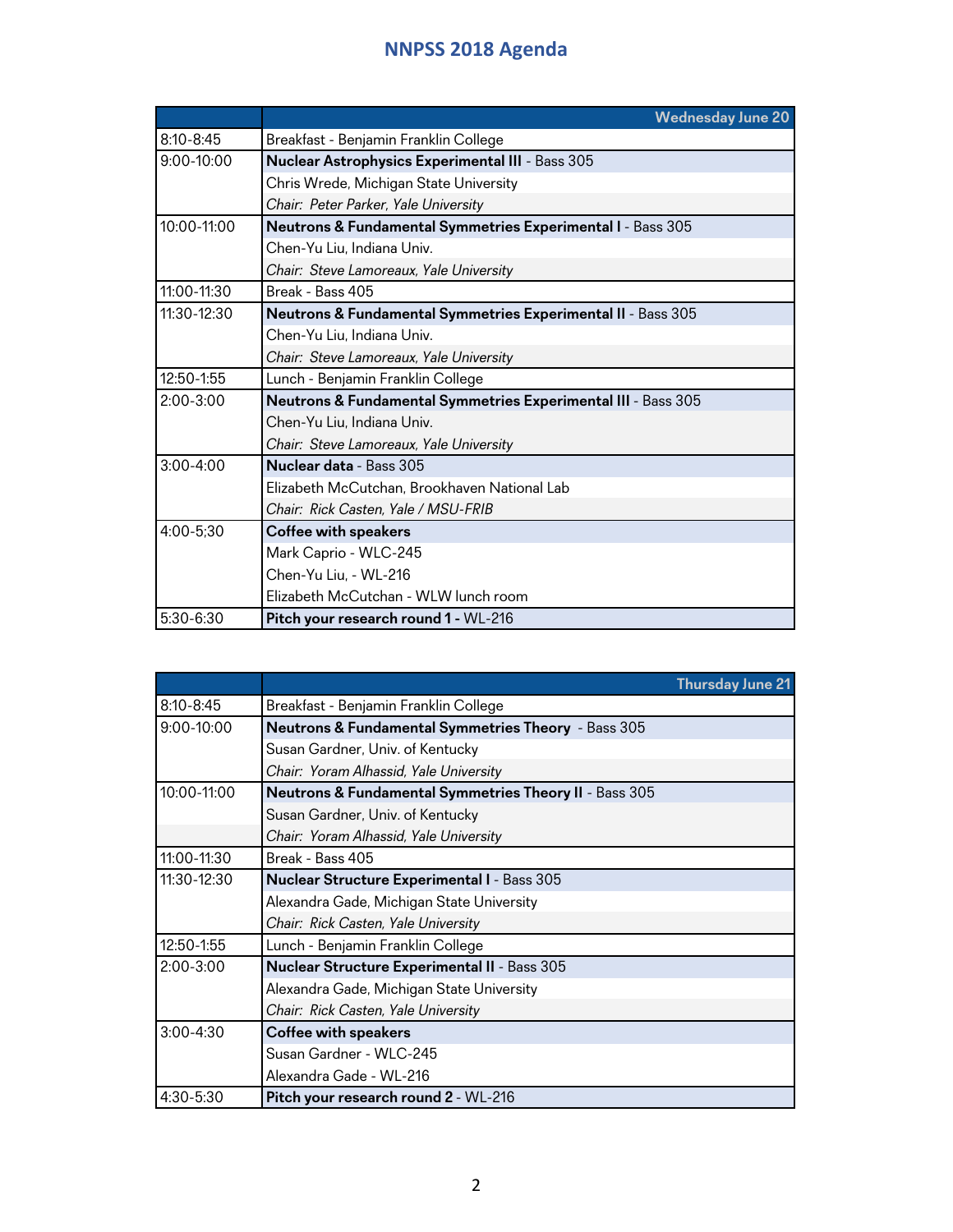|               | <b>Friday June 22</b>                                      |
|---------------|------------------------------------------------------------|
| 8:10-8:45     | Breakfast - Benjamin Franklin College                      |
| $9:00-10:00$  | Heavy Ion Experimental I - Bass 305                        |
|               | Megan Connors, Georgia State Univ.                         |
|               | Chair: Helen Caines, Yale University                       |
| 10:00-11:00   | Heavy Ion Experimental II - Bass 305                       |
|               | Megan Connors, Georgia State Univ.                         |
|               | Chair: Helen Caines, Yale University                       |
| 11:00-11:30   | Break - Bass 405                                           |
| 11:30-12:30   | Neutrinos Experimental I - Bass 305                        |
|               | Diana Parno, Carnegie Mellon University                    |
|               | Chair: Reina Maruyama, Yale University                     |
| 12:50-1:55    | Lunch - Benjamin Franklin College                          |
| $2:00 - 3:00$ | <b>Neutrinos Experimental II</b> - Bass 305                |
|               | Diana Parno, Carnegie Mellon University                    |
|               | Chair: Reina Maruyama, Yale University                     |
| $3:00 - 4:00$ | Frontiers of instrumentation in nuclear science - Bass 305 |
|               | Paul O'Connor, Brookhaven National Laboratory              |
|               | Chair: Karsten Heeger, Yale University                     |
| $4:00 - 5:00$ | <b>Coffee with speakers</b>                                |
|               | Megan Connors - WL-216                                     |
|               | Diana Parno - WLC-245                                      |
|               | Paul O'Connor - WLW lunch room                             |
| 5:30-7:30     | Poster session and dinner - Greenberg Conference Center    |

| Week 2:        |                                                 | <b>Monday June 25</b> |
|----------------|-------------------------------------------------|-----------------------|
| $8:10 - 8:45$  | Breakfast - Benjamin Franklin College           |                       |
| $9:00 - 10:00$ | EIC Experimental and Theory I - Bass 305        |                       |
|                | Thomas Ullrich, Yale University                 |                       |
|                | Chair: John Harris, Yale University             |                       |
| 10:00-11:00    | <b>Neutrinos Experimental III - Bass 305</b>    |                       |
|                | Diana Parno, Carnegie Mellon University         |                       |
|                | Chair: David Moore, Yale University             |                       |
| 11:00-11:30    | Break - Bass 405                                |                       |
| 11:30-12:30    | <b>Neutrino Theory I</b> - Bass 305             |                       |
|                | Michael Ramsey-Musolf, UMass Amherst            |                       |
|                | Chair: David Moore, Yale University             |                       |
| 12:50-1:55     | Lunch - Benjamin Franklin College               |                       |
| $2:00 - 3:00$  | <b>Neutrino Theory II - Bass 305</b>            |                       |
|                | Michael Ramsey-Musolf, UMass Amherst            |                       |
|                | Chair: David Moore, Yale University             |                       |
| $3:00 - 4:30$  | <b>Coffee with speakers</b>                     |                       |
|                | Michael Ramsey-Musolf - WLC-245                 |                       |
|                | Thomas Ullrich - WL-216                         |                       |
| $4:30 - 6:00$  | <b>Introduction to HPC at YCRC</b>              |                       |
|                | Andy Sherman and Kaylea Nelson, Yale University |                       |
| $6:00 - 8:00$  | Dinner and session on diversity & inclusion     |                       |
|                | Wright Lab Atrium and WL-216                    |                       |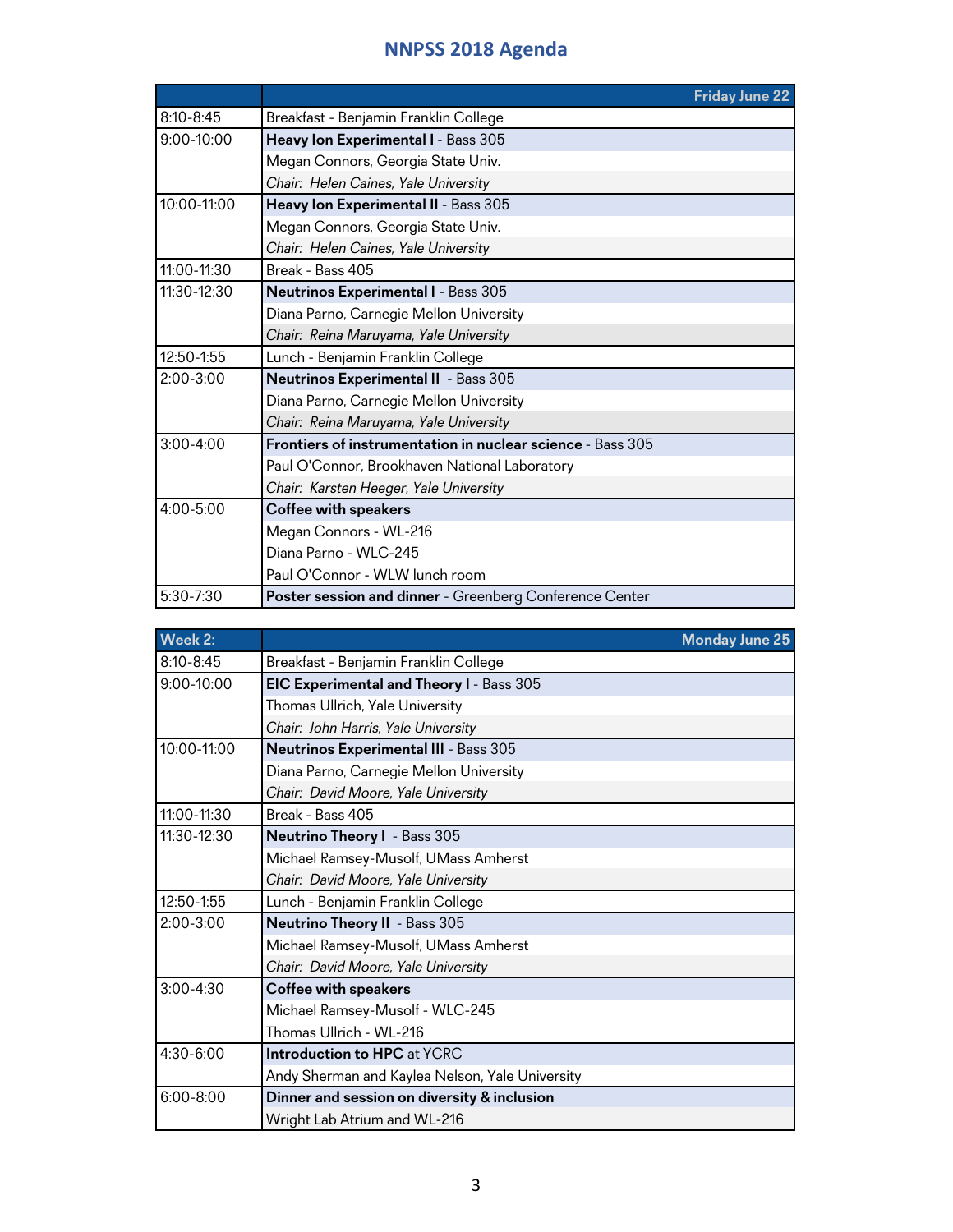|               | <b>Tuesday June 26</b>                     |  |
|---------------|--------------------------------------------|--|
| $8:10 - 8:45$ | Breakfast - Benjamin Franklin College      |  |
| 9:00-10:00    | <b>Neutrino Theory III</b> - Bass 305      |  |
|               | Michael Ramsey-Musolf, UMass Amherst       |  |
|               | Chair: David Moore, Yale University        |  |
| 10:00-11:00   | EIC Experimental and Theory II - Bass 305  |  |
|               | Thomas Ullrich, Yale University            |  |
|               | Chair: Kirill Lapidus, Yale University     |  |
| 11:00-11:30   | Break - Bass 405                           |  |
| 11:30-12:30   | Hadron Stucture Experimental I             |  |
|               | Anselm Vossen, Duke                        |  |
|               | Chair: Helen Caines, Yale University       |  |
| 12:50-1:55    | Lunch - Benjamin Franklin College          |  |
| $2:00 - 3:00$ | Hadron Stucture Experimental II            |  |
|               | Anselm Vossen, Duke                        |  |
|               | Chair: Helen Caines, Yale University       |  |
| $3:00 - 4:00$ | Art and nuclear science seminar - Bass 305 |  |
|               | Agnes Mocsy, Pratt Institute               |  |
|               | Chair: John Harris, Yale University        |  |
| 4:00-5;30     | <b>Coffee with speakers</b>                |  |
|               | Agnes Mocsy - WLC-245                      |  |
|               | Anselm Vossen - WL-216                     |  |

|               | <b>Wednesday June 27</b>               |
|---------------|----------------------------------------|
| $7:15 - 8:15$ | Breakfast - Benjamin Franklin College  |
| 8:30a-8:00p   | Trip to Brookhaven National Laboratory |